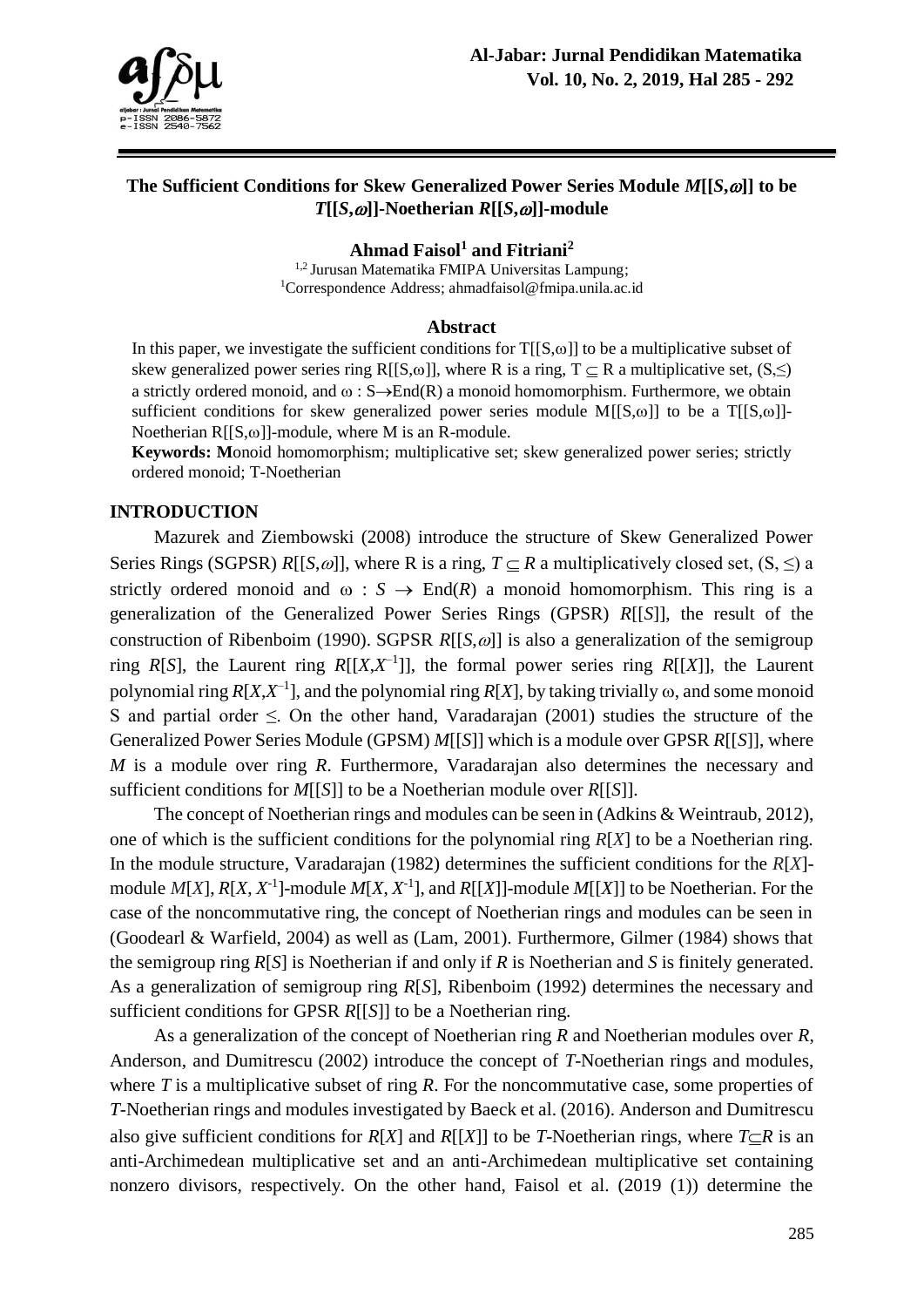

sufficient conditions for *R*[*X*]-module *M*[*X*] and *R*[[*X*]]-module *M*[[*X*]] to be *T*[*X*]-Noetherian module and  $T[X]$ ]-Noetherian (respectively), where  $T[X]$  and  $T[[X]]$  are multiplicative subsets of *R*[*X*] and *R*[[*X*]] (respectively).

Furthermore, Zhongkui (2007) gives the necessary and sufficient conditions for GPSR *R*[[*S*]] to be a *T*-Noetherian ring, while Faisol et al. (2019 (2)) determine the sufficient conditions for *R*[[*S*]]-module *M*[[*S*]] to be *T*[[*S*]]-Noetherian, where *T*[[*S*]] is a multiplicative subset of *R*[[*S*]]. These sufficient conditions are obtained by applying some of the properties that have been studied in Faisol et al. (2018).

Padashnik et al. (2016) give the necessary and sufficient conditions for GPSR  $R[[S, \omega]]$ to be *T*-Noetherian. On the other hand, Faisol et al. (2016) determine the necessary conditions for Skew Generalized Power Series Module (SGPSM)  $M[[S,\omega]]$  to be a *T*-Noetherian *R*[[*S*, $\omega$ ]]module. But, sufficient conditions for  $M[[S,\omega]]$  to be *T*-Noetherian have not been investigating to date. This fact gives us the motivation to investigate the sufficient conditions for SGPSM  $M[[S,\omega]]$  to be a *T*-Noetherian  $R[[S,\omega]]$ -module.

The main results of this paper are the sufficient conditions for  $M[[S,\omega]]$  to be *T*-Noetherian  $R[[S,\omega]]$ -module. Furthermore, we also obtain sufficient conditions for  $M[[S,\omega]]$  to be a  $T[[S,\omega]]$ -Noetherian  $R[[S,\omega]]$ -module, by first determining the sufficient condition for  $T[[S,\omega]]$  to be a multiplicative subset of  $R[[S,\omega]]$ .

## **THE RESEARCH METHODS**

This research, based on the study of literature books and scientific journals, specifically relating to the concept of Noetherian rings and modules, *T*-Noetherian rings and modules, and  $SGPSR R[[S,\omega]].$ 

In the first stage, we investigate the impact of monoid homomorphism  $\omega$  on the structure of SGPSR  $R[[S,\omega]]$ . These results are then used to determine the sufficient conditions for SGPSM  $M[[S,\omega]]$  to be a finitely generated module over  $R[[S,\omega]]$ .

In the second step, we determine the sufficient conditions for  $M[[S,\omega]]$  to be a Noetherian  $R[[S,\omega]]$ -module and a *T*-Noetherian  $R[[S,\omega]]$ -module. This is obtained by first determining the sufficient conditions of  $M[[S,\omega]]$  is a finitely generated module.

In the final step, we give sufficient conditions for  $M[[S,\omega]]$  to be a  $T[[S,\omega]]$ -Noetherian module. This is obtained by first determining the sufficient conditions of the set  $T[[S,\omega]]$  is a multiplicative set in  $R[[S,\omega]]$ .

## **THE RESULTS OF THE RESEARCH AND THE DISCUSSION**

In this section, we give sufficient conditions for SGPSM  $M[[S,\omega]]$  to be Noetherian, *T*-Noetherian, and a  $T[[S,\omega]]$ -Noetherian  $R[[S,\omega]]$ -module. Before that, we review the construction of SGPSR *R*[[*S*, $\omega$ ]], which is introduced by Mazurek and Ziembowski (2008). Furthermore, we give the structure of SGPSM  $M[[S,\omega]]$  by following GPSM  $M[[S]]$ construction method by Varadarajan (2001).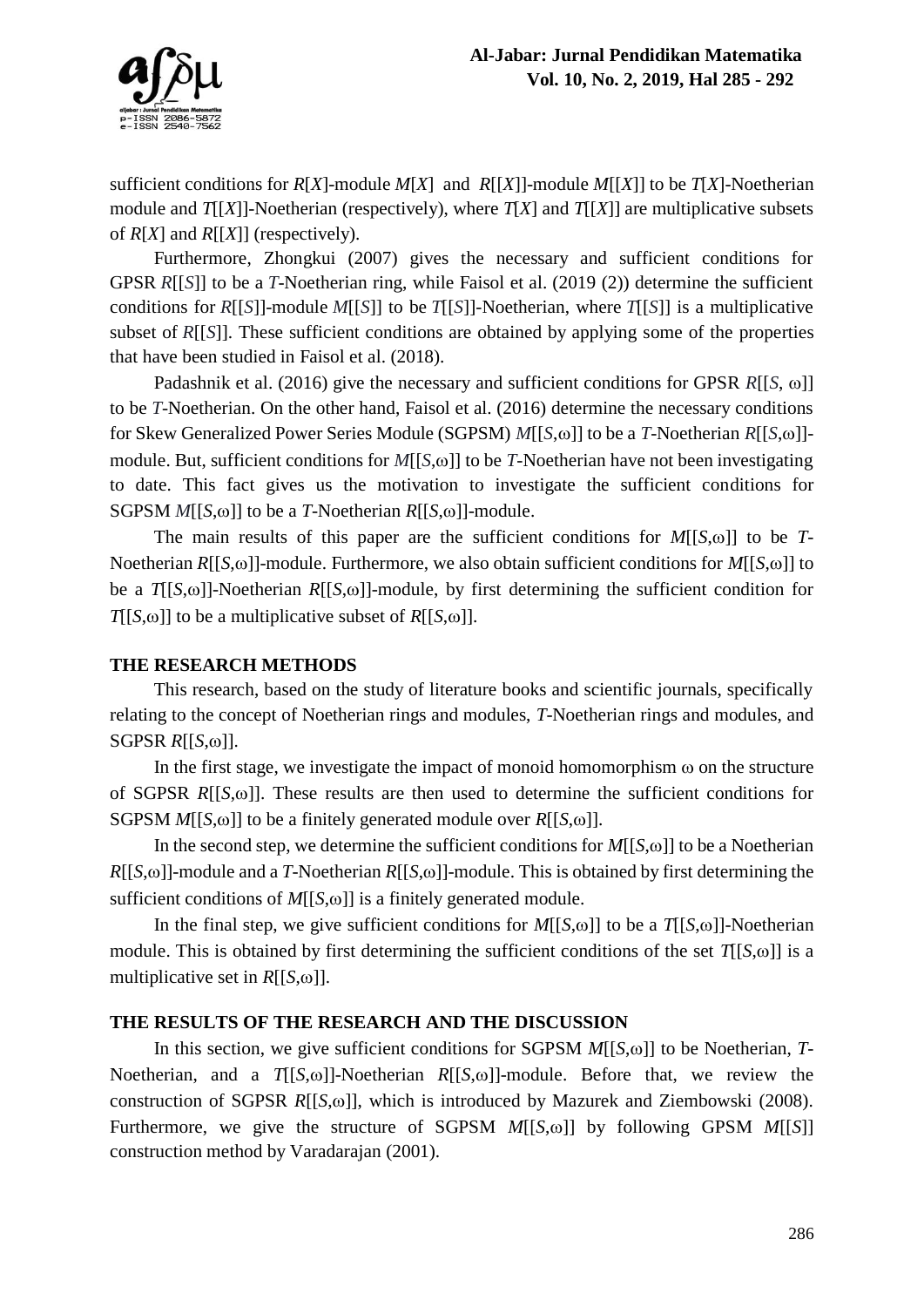

Regarding ordered sets, strictly ordered monoids, Artinian and narrow sets, we will be following the terminology in (Ribenboim, 1990).  $(S,\leq)$  is said to be a strictly ordered monoid if for any *s*, *s'*,  $u \in S$ ,  $s < s'$  implies  $su < s'u$  and  $us < us'$ . The sequence  $(s_n)$  in  $(S \leq s')$  is said to be strictly ascending sequence if  $s_n < s_{n+1}$  for  $n = 1, 2, \ldots$ , and it is said to be strictly descending sequence if  $s_n > s_{n+1}$  for  $n = 1, 2, \ldots$ . A partially ordered set  $(S, \leq)$  is said to be Artinian if every strictly descending sequence of elements of *S* are finite, and it is said to be *narrow* if *S* does not contain an infinite subset consisting of pairwise incomparable elements.

Now, we recall the construction of SGPSR  $R[[S,\omega]]$ . Let  $(S,\leq)$  be a strictly ordered monoid, *R* a ring with identity element, and  $\omega$ : S  $\rightarrow$  End(R) a monoid homomorphism. For any  $s \in S$ ,  $\omega(s)$  denoted by  $\omega_s$ . In other word,  $\omega_s$  is a ring homomorphism of *R*. If  $1 \in S$  is an identity element, then  $\omega_l = id_R$  is an identity element of End(*R*). Let  $R^S = \{f \mid f: S \to R\}$  and  $R[[S, \omega]] = \{f \in R^S | \text{supp}(f) \text{ Artinian and narrow}\}, \text{ where } \text{supp}(f) = \{s \in S | f(s) \neq 0\}.$ 

Since the set  $\chi_s(f, g) = \{(x, y) \in \text{supp}(f) \times \text{supp}(g) | xy = s\}$  is finite, we can define the convolution multiplication on  $R[[S,\omega]]$  by:

$$
(fg)(s) = \sum_{(x,y)\in\chi_s(f,g)} f(x)\omega_x(g(y)),\tag{1}
$$

for every  $s \in S$  and  $f, g \in R[[S, \omega]]$ . Under pointwise addition and convolution multiplication  $(1)$ ,  $R[[S,\omega]]$  becomes a ring, which is called Skew Generalized Power Series Rings (SGPSR). For any  $r \in R$  and  $s, x \in S$ , we define the maps  $c_r$ ,  $e_s$ :  $S \to R$  by:

$$
c_r(x) = \begin{cases} 1; & \text{if } x = 1 \\ 0; & \text{if } x \neq 1 \end{cases}
$$
 (2)

and

$$
e_s(x) = \begin{cases} 1 \; ; \; \text{if} \; x = s \\ 0 \; ; \; \text{if} \; x \neq s \end{cases} \quad \text{........}
$$
 (3)

Based on equations (2) and (3),  $r \mapsto c_r$  is a ring embedding from *R* to *R*[[*S*,  $\omega$ ]], and  $s \mapsto e_s$  is a monoid embedding from *S* to  $R[[S, \omega]]$ .

Next, we give the structure of SGPSM  $M[[S,\omega]]$  over  $R[[S,\omega]]$ . Let  $(S,\leq)$  be a strictly ordered monoid, *R* a commutative ring with identity element, *M* an *R*-module, and  $\omega$ : S  $\rightarrow$ End(R) a monoid homomorphism. Let  $M^{S} = \{f | f : S \rightarrow M\}$  and  $M[[S, \omega]] = \{\alpha \in M^{S} | \text{supp}(\alpha)\}$ Artin and narrow }, where  $supp(\alpha) = \{s \in S | \alpha(s) \neq 0\}.$ 

Since the set  $\chi_s(\alpha, f) = \{(x, y) \in \text{supp}(\alpha) \times \text{supp}(f) | xy = s\}$  is finite, we can define the scalar multiplication by:

$$
(\alpha f)(s) = \sum_{(x,y)\in\chi_S(\alpha,f)} \alpha(x)\omega_x(f(y)),\tag{4}
$$

For every  $s \in S$ ,  $\alpha \in M[[S, \omega]]$  and  $f \in R[[S, \omega]].$ 

Under pointwise addition and scalar multiplication  $(4)$ ,  $M[[S,\omega]]$  becomes a module over *R*[[*S*, $\omega$ ]]. This module is called Skew Generalized Power Series Module (SGPSM).

For any 
$$
m \in M
$$
 and  $s \in S$ , we define a map  $d_m^s : S \to M$  by:  
\n
$$
d_m^s(x) = \begin{cases} m \\ 0 \\ i \end{cases} \text{ if } x = s
$$
\n
$$
\text{...}
$$
\n(5)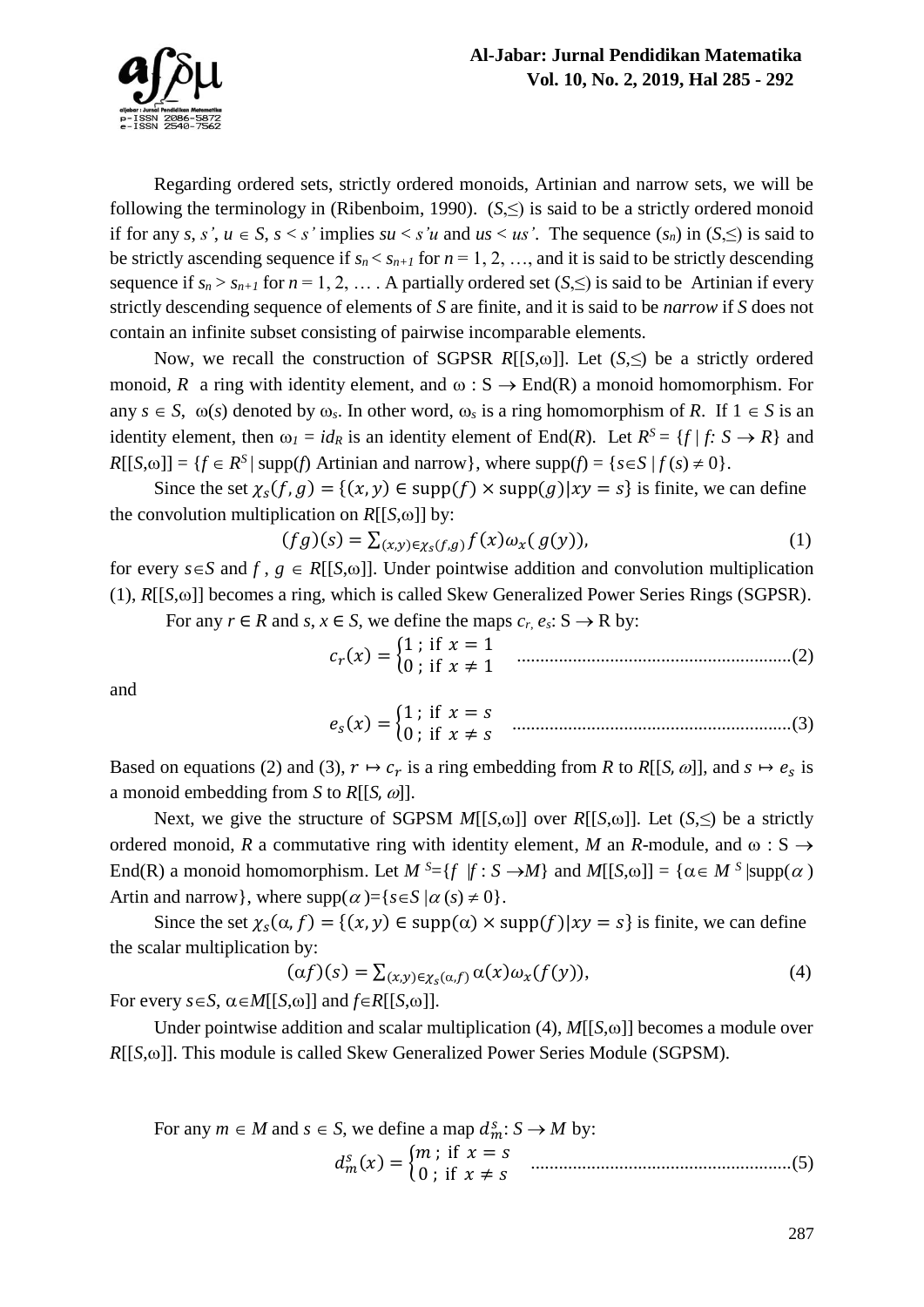

Based on equation (5), it is clear that  $m \mapsto d_m^0$  is a module embedding of *M* into *M*[[*S*, $\omega$ ]].

For any ring *R* and  $n \geq 1$ ,  $R \oplus R \oplus \cdots \oplus R$  (*n* factor) is denoted by  $\bigoplus_{i=1}^{n} R$ . Necessary and sufficient conditions for *R*-module M to be a finitely generated module are given by following lemma.

**Lemma 1.** (Faisol, Surodjo, & Wahyuni, 2019(1)) *Let M be a module over a ring R. M is*  finitely generated if and only if it is isomorphic to a quotient of  $\ \oplus_{i=1}^n R$ , for some n>0.

For any subset *N* of *R*-module *M*, let  $N[[S, \omega]] = {\alpha \in M[[S, \omega]] | \alpha(s) \in N; \forall s \in S}.$ This following lemma shows that *N*[[*S*, $\omega$ ]] is an *R*[[*S*, $\omega$ ]]-submodule of *M*[[*S*, $\omega$ ]].

**Lemma 2.** *Let R be a ring, M an R-module,*  $(S, \leq)$  *a strictly ordered monoid, and*  $\omega : S \rightarrow End(R)$ *a* monoid homomorphism. If N is an R-submodule of M, then  $N[[S,\omega]]$  is an  $R[[S,\omega]]$ -submodul  $of M[[S,\omega]]$ .

**Proof:** For any  $\alpha, \beta \in N[[S, \omega]]$  and  $f, g \in R[[S, \omega]]$ , we will show that  $\alpha f + \beta g \in N[[S, \omega]]$ . In other word, it is enough to show that  $(\alpha f + \beta g)(s) \in N$ , for all  $s \in S$ . For any  $\alpha \in$  $N[[S, \omega]], f \in R[[S, \omega]],$  and  $s \in S$ ,  $(\alpha f)(s) = \sum_{uv=s} \alpha(u)\omega_u(f(v))$ . Since *N* is an *R*submodule of *M*, we obtain  $\alpha(u)\omega_{\nu}(f(v)) \in N$  for every  $uv = s \in S$ . Therefore,  $(\alpha f)(s) \in$ *N* for every *s* ∈ *S*. In a similar way, for any  $\beta \in N[[S, \omega]], g \in R[[S, \omega]],$  and  $s \in S$ , we have  $(\beta g)(s) \in N$ . Hence,  $(\alpha f + \beta g)(s) \in N$  for every  $s \in S$ . So, it is prove that  $N[[S, \omega]]$  is an  $R[[S,\omega]]$ -submodul of *M*[[ $S$ , $\omega$ ]].

In Lemma 2. above, if we take  $\omega$  trivially, i.e.  $\omega(s) = \omega_1$  for all  $s \in S$ , then we get Lemma 3.2. in (Faisol, Surodjo, & Wahyuni, 2019(2)). The following proposition shows that SGPSM with coefisien in module quotient of  $M/N$  is isomorphic to a module quotient of  $M[[S, \omega]]/N[[S, \omega]].$ 

**Proposition 3.** Let R be a ring, M an R-module,  $(S, \leq)$  a strictly ordered monoid, and  $\omega : S \rightarrow$ End(*R*) *a monoid homomorphism. If N is an R-submodule of M, then*  $(M/N)[[S, \omega]] \cong$  $M[[S, \omega]]/N[[S, \omega]].$ 

**Proof:** For any *R*-submodule *N* of *M*, we define  $p<sub>N</sub>$  as a natural projection. Next, we define a map  $\varphi$ :  $M[[S, \omega]] \rightarrow (M/N)[[S, \omega]]$  by:

$$
\alpha \mapsto \overline{\alpha} = p_N \circ \alpha,
$$

for every  $\alpha \in M[[S, \omega]]$ . It is clear that supp $(\overline{\alpha})$  is Artinian and narrow, which is imply  $\overline{\alpha} \in$  $(M/N)[[S, \omega]]$ . For any  $\overline{\alpha} \in (M/N)[[S, \omega]]$ , there is  $\alpha \in M[[S, \omega]]$  such that  $\varphi(\alpha) = \overline{\alpha}$ . Hence,  $\varphi$  is surjective. Therefore,  $Im(\varphi) = (M/N)[[S, \omega]]$ . Furthermore, if  $\varphi(\alpha) = 0$  for any  $\alpha \in M[[S, \omega]],$  then  $\overline{\alpha} = p_N \circ \alpha = \overline{0}$ . Therefore,  $\alpha(s) \in N$  for all  $s \in S$ . So,  $Ker(\varphi) =$  $N[[S, \omega]]$ . Then based on the Isomorphism Fundamental Theore, we obtain  $(M/N)[[S, \omega]] \cong$  $M[[S, \omega]]/N[[S, \omega]].$ 

In Proposition 3. above, if we take  $\omega$  trivially, then we get Proposition 3.3. in (Faisol, Surodjo, & Wahyuni, 2019(2)). If  $\omega^{(1)}$ :  $S \to \text{End}(R_1)$  and  $\omega^{(2)}$ :  $S \to \text{End}(R_2)$  are monoid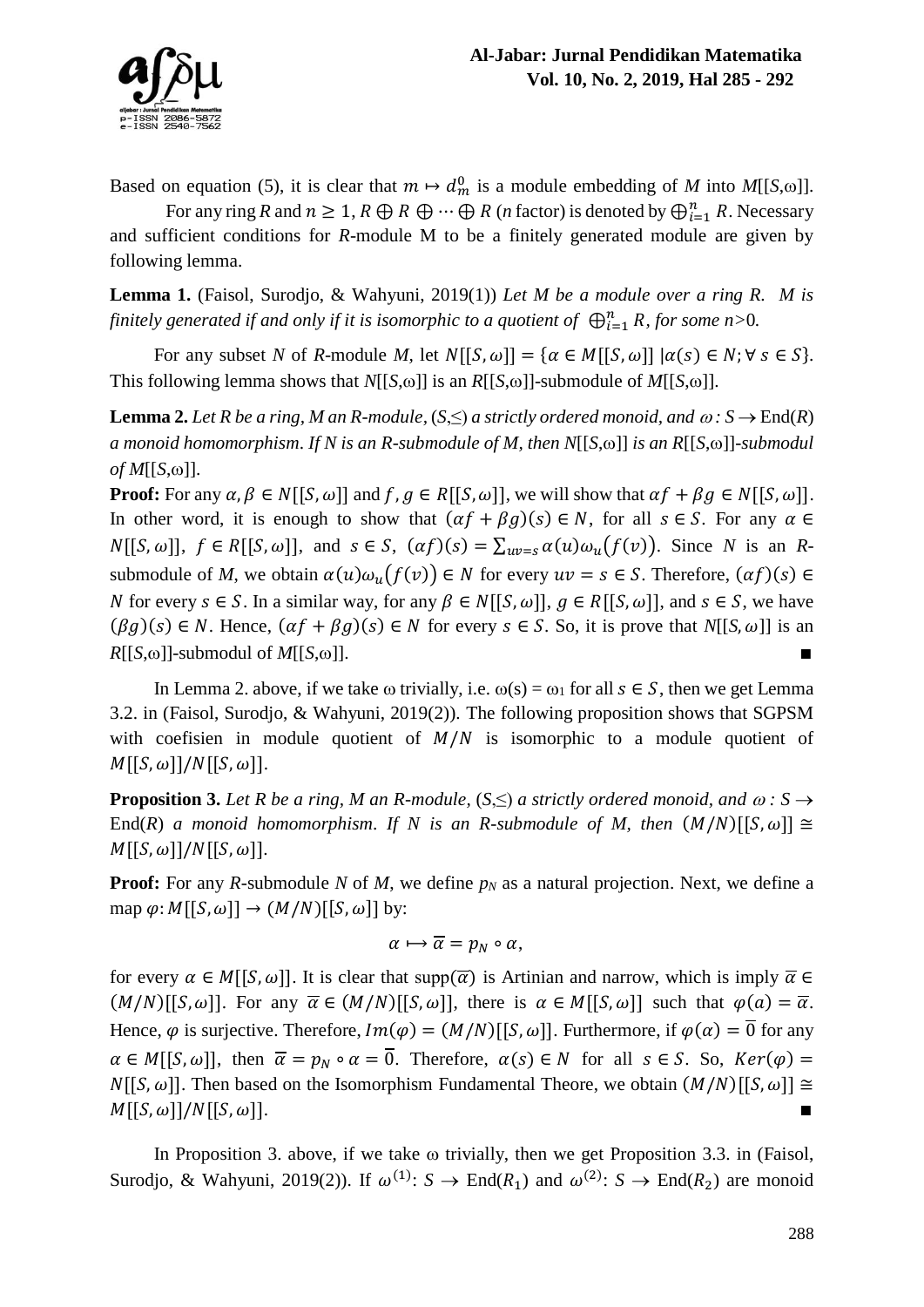

homomorphisms, then  $\omega^{(1)} \oplus \omega^{(2)}$ :  $S \to \text{End}(R_1 \oplus R_2)$  is also a monoid homomorphism with definition  $(\omega^{(1)} \oplus \omega^{(2)})_s (r_1, r_2) = (\omega_s^{(1)}(r_1), \omega_s^{(2)}(r_2))$ , for all  $s \in S$  and  $(r_1, r_2) \in R_1 \oplus R_2$ (Faisol, Surodjo, & Wahyuni, 2018).

The following Proposition shows that SGPSR with coefisien in  $\bigoplus_{i=1}^{n} R$  is isomorphic to direct sum of SGPSR  $R_1[[S, \omega^{(1)}]] \oplus \cdots \oplus R_n[[S, \omega^{(n)}]]$  (*n* factor). In the other side, the following proposition is a generalization of Proposition 2.7. in (Faisol, Surodjo, & Wahyuni, 2018).

**Proposition 4.** Let  $R_i$  be a ring,  $(S, \leq)$  a strictly ordered monoid, and  $\omega^{(i)}$ :  $S \to \text{End}(R_i)$  a *monoid homomorphism, with i =1,2,…n, then*

 $(\bigoplus_{i=1}^{n} R_i) [[S, \bigoplus_{i=1}^{n} \omega^{(i)}]] \cong \bigoplus_{i=1}^{n} (R_i [[S, \omega^{(i)}]]).$ 

A direct consequence of Proposition 4. is Proposition 3.4. in (Faisol, Surodjo, & Wahyuni, 2019(2)) by taking  $\omega$  trivially. Next, sufficient conditions for *R*[[*S*,  $\omega$ ]]-modul  $M[[S, \omega]]$  to be a finitely generated module are given by the following proposition.

**Proposition 5.** Let R be a ring, M an R-module,  $(S, \leq)$  a strictly ordered monoid, and  $\omega : S \rightarrow$ End(*R*) *a* monoid homomorphism. If *R*-module *M* is finitely generated, then  $M[[S,\omega]]$  is a finitely *generated module over*  $R[[S,\omega]]$ *.* 

**Proof:** Based on Lemma 1., it is enough to show that  $M[[S, \omega]] \cong (\bigoplus_{i=1}^{n} (R[[S, \omega]]))/N$ , for some submodule *N* of  $\bigoplus_{i=1}^{n} R[[S, \omega]]$ . Since *M* is finitely generated, based on Lemma 1.,  $M \cong$  $(\bigoplus_{i=1}^{n} R)/K$ , for some submodule *K* of  $\bigoplus_{i=1}^{n} R$ . Hence, based on Lemma 2., *K*[[*S*, *ω*]] is submodule of  $(\bigoplus_{i=1}^n R)[[S, \bigoplus_{i=1}^n \omega]]$ . Next, based on Proposition 4., we obtain *K*[[*S*,  $\omega$ ]] is submodule of  $\bigoplus_{i=1}^{n} (R[[S, \omega]])$ . Therefore, we can choose  $N = K[[S, \omega]]$ . Based on Proposition 3., we have

$$
((\bigoplus_{i=1}^{n} R)/K)[[S, \omega]] \cong (\bigoplus_{i=1}^{n} R)[[S, \bigoplus_{i=1}^{n} \omega]]/K[[S, \omega]].
$$

Moreover, by using Proposition 4., we get  $((\bigoplus_{i=1}^{n} R)/K)[[S,\omega]] \cong (\bigoplus_{i=1}^{n} R)[[S,\bigoplus_{i=1}^{n} \omega]]/K$  $K[[S, \omega]] \cong (\bigoplus_{i=1}^{n} (R[[S, \omega]])) / K[[S, \omega]].$ 

In the other word,  $M[[S, \omega]] \cong (\bigoplus_{i=1}^n (R[[S, \omega]]))/N$ , with  $N = K[[S, \omega]]$  is submodule of  $M[[S, \omega]]$  over  $R[[S, \omega]]$ . So, it is proving that  $M[[S, \omega]]$  is a finitely generated module over  $R[[S,\omega]]$ .

The following theorem gives the sufficient conditions for SGPSM  $M[[S,\omega]]$  to be a Noetherian  $R[[S,\omega]]$ -module.

**Theorem 6.** Let R be a ring, M an R-module,  $(S, \leq)$  a positive strictly ordered monoid, and  $\omega$ :  $S \rightarrow$  End(*R*) *a* monoid homomorphism such that  $\omega_s$  is an automorphism of R with  $\omega_s \omega_u = \omega_u \omega_s$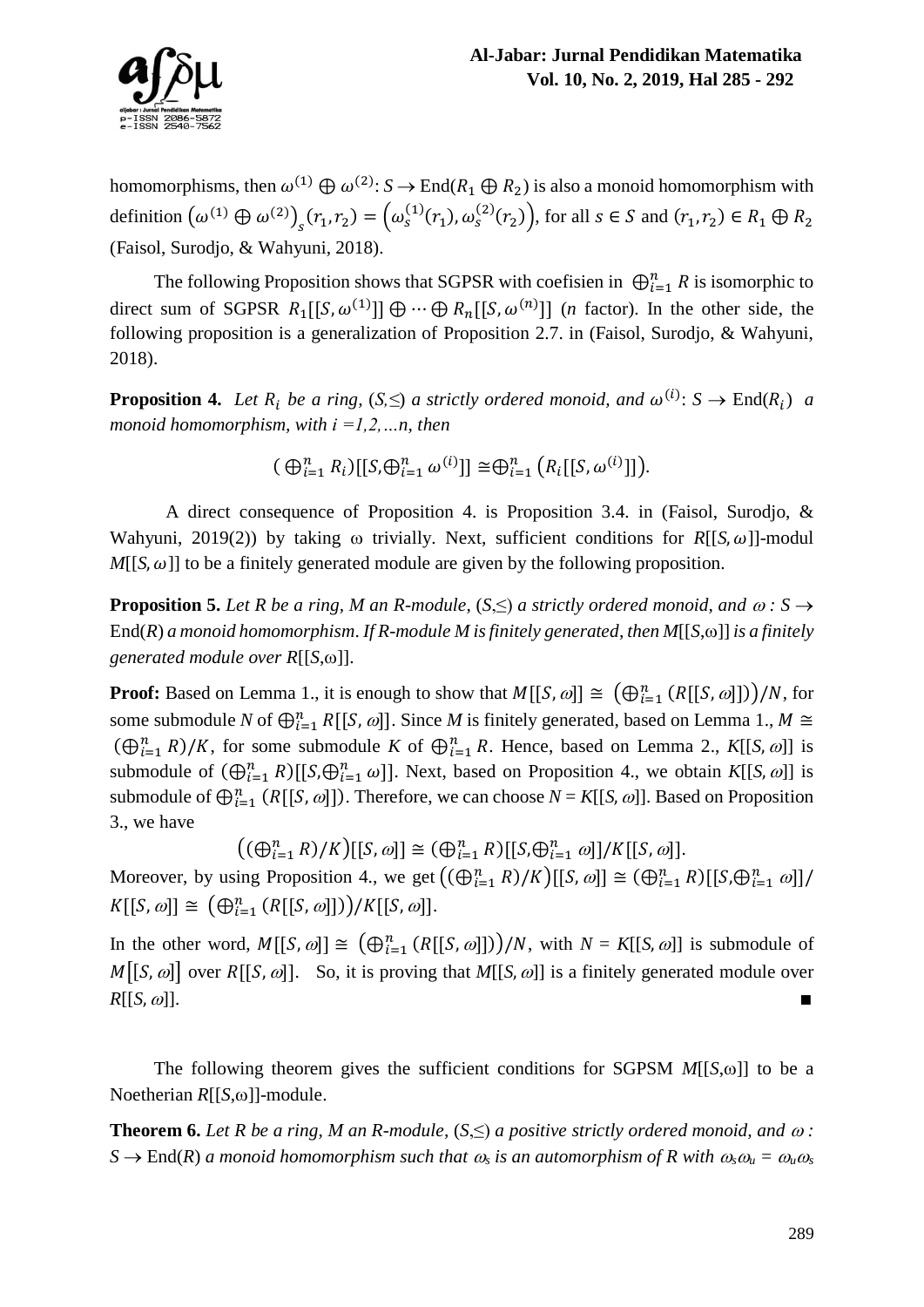

*for every s,u*  $\in$  *S.* If *R* is Noetherian, *M* and *S* are finitely generated, then *M*[[*S*, $\omega$ ]] *is a Noetherian R*[[*S*, $\omega$ ]]-*module*.

**Proof:** Since *R* is a Noetherian ring,  $(S, \leq)$  a positive strictly ordered monoid, *S* finitely generated, and  $\omega_s$  an automorphism of *R* such that  $\omega_s \omega_u = \omega_u \omega_s$ , for every  $s, u \in S$ , based on Theorem 3.2. (Padashnik, Moussavi, & Mousavi, 2016) *R*[[*S*,  $\omega$ ] is a Noetherian ring. Furthermore, since *M* is a finitely generated module over *R*, based on Proposition 5. *M*[[*S*, $\omega$ ]] is a finitely generated  $R[[S,\omega]]$ -module. Therefore,  $M[[S,\omega]]$  is a Noetherian module over  $R[[S,\omega]]$ .

Next, for any subset *T* of a ring *R*, we define

 $T[[S,\omega]] = \{f \in R[[S,\omega]]| f(s) \in T; \forall s \in \text{supp}(f)\}.$ 

It is clear that,  $T[[S, \omega]] \subseteq R[[S, \omega]]$ . The sufficient conditions for  $T[[S, \omega]]$  to be multiplicatively closed subset of SGPSM  $R[[S, \omega]]$  are given by the following lemma.

**Lemma 7.** *Let R be a ring,*  $T \subseteq R$  *a multiplicative set,*  $(S, \leq)$  *a strictly ordered monoid, and*  $\omega$ *:*  $S \rightarrow$  End(*R*) *a* monoid homomorphism. If *T* is closed under addition, then *T*[[*S,*  $\omega$ ]] *is a multiplicative subset of R[[S,* $\omega$ *].* 

**Proof:** For any  $f, g \in T[[S, \omega]]$ , we will show that  $fg \in T[[S, \omega]]$ . Based on convolution multiplication on (1), for any  $s \in \text{supp}(fg)$  we obtain  $(fg)(s) = \sum_{x \nu = s} f(x) \omega_x(g(y))$ . Since *T*  $\subseteq$  *R* is closed under multiplication, we get  $f(x)\omega_x(g(y)) \in T$  for every xy = s  $\in$  supp(*fg*). Next, since *T* is closed under additona, we have  $\sum_{xy=s} f(x)\omega_x(g(y)) \in T$  for every  $s \in$ supp(fg). In the other word,  $fg \in T[[S, \omega]]$ . So, it is proving that  $T[[S, \omega]]$  is a multiplicative subset of  $R[[S,\omega]].$ 

Based on equation (2), it is easy to shoew that *R* is isomorphis to a subring  ${c_r | r \in R}$  of  $R[[S,\omega]]$ . Hence, we get the following lemma.

**Lemma 8.** If *T* is a multiplicative subset of a ring R, then  $C(T) = \{c_t | t \in T\}$  is a multiplicative *subset of* SGPSR  $R[[S, \omega]],$  and  $T \cong C(T) \subset T[[S, \omega]].$ 

A multiplicative set  $T \subseteq R$  is called anti-Archimedean if  $\bigcap_{n \geq 1} t^n R \cap T \neq \emptyset$ , for all  $t \in T$ (Anderson, & Dumitrescu, 2002). The sufficient conditions for  $M[[S,\omega]]$  to be a  $T[[S,\omega]]$ -Noetherian  $R[[S,\omega]]$ -module are given by the following theorem

**Teorema 9.** Let R be a duo ring, M an R-module,  $T \subset R$  is a denominator  $\omega_s$ -anti-Archimedean *consicting nonzero divisor,*  $(S, \leq)$  *a commutative positive strictly ordered monoid, and*   $\omega$ : S  $\rightarrow$  End(*R*) *is a monoid homomorphism such that*  $\omega_s$  *is a monomorphism of R, with*  $\omega_s \omega_u = \omega_u \omega_s$ *for every s,u*  $\in$  *S.* If *R is Noetherian,*  $R[[S, \omega]]$  *is duo ring, and both M and S are finitely generated, then*  $M[[S, \omega]]$  *is a*  $T[[S, \omega]]$ -*Noetherian module over*  $R[[S, \omega]]$ .

**Proof:** Since  $R$  is a duo ring and also Noetherian,  $(S, \leq)$  a commutative positive strictly ordered monoid,  $\omega$ :  $S \rightarrow End(R)$  a monoid homomorphism such that  $\omega_s$  is a monomorphism of R, with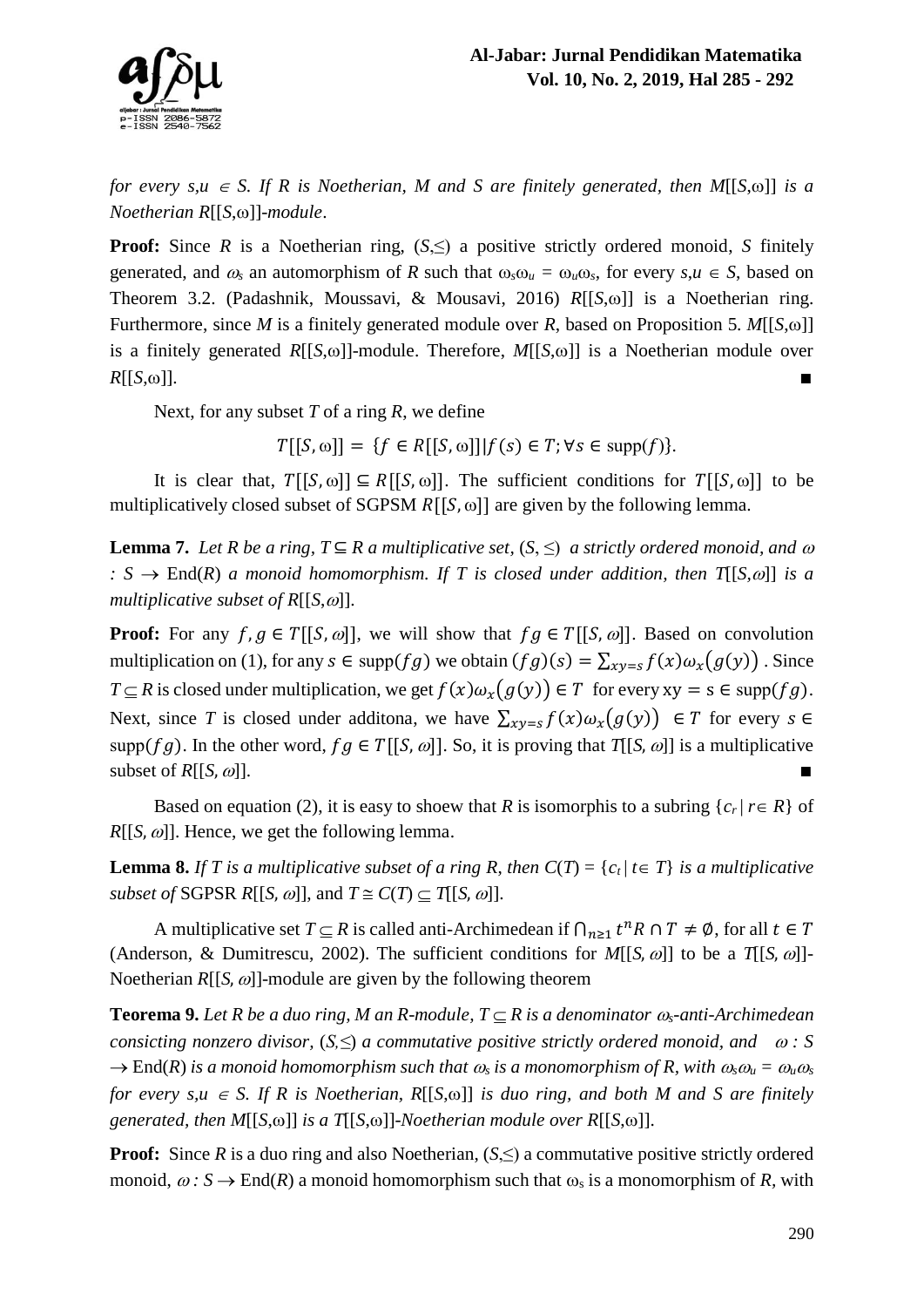

 $\omega_s \omega_u = \omega_u \omega_s$  for every  $s, u \in S$ , and  $T \subseteq R$  a denominator  $\omega_s$ -anti-Archimedean consicting nonzero divisor, based on Theorem 4.8. (Padashnik, Moussavi, & Mousavi, 2016) *R*[[*S*,  $\omega$ ]] is a *T*-Noetherian ring. Based on Lemma 8.,  $T \subset T[[S,\omega]]$ . Therefore, based on *Remark* 2.11.(2) in (Baeck, Lee, & Lim, 2016),  $R[[S,\omega]]$  is  $T[[S,\omega]]$ -Noetherian ring. Next, since *M* is a finitely generated module over *R*, based on Proposition 5. *M*[[*S*, $\omega$ ]] is a finitely generated *R*[[*S*, $\omega$ ]]module. Then, based on Lemma 2.14.(4) in (Baeck, Lee, & Lim, 2016), it is proving that  $M[[S,\omega]]$  is *T*[[*S*, $\omega$ ]]-Noetherian.

# **CONCLUSION AND SUGGESTION**

SGPSM  $M[[S,\omega]]$  is a  $T[[S,\omega]]$ -Noetherian module over  $R[[S,\omega]]$ , if we give the following conditions: (1) Duo ring *R* that also Noetherian; (2) Commutative positive strictly ordered monoid (*S*,  $\leq$ ) that also finitely generated; (3) Monoid homomorphism  $\omega : S \to \text{End}(R)$  with  $\omega_s$ is a monomorphism of *R* such that  $\omega_s \omega_u = \omega_u \omega_s$  for all  $s, u \in S$ ; (4) Semiring denominator  $\omega_s$ anti-Archimedean  $T \subset R$  consisting nonzero divisors.

In this paper, determination of sufficient conditions for SGPSM *M*[[*S*,w]] to be a *T*[[*S*,w]]-Noetherian module over *R*[[*S*,w]] is done by applying the properties of a finitely generated module over *T*-Noetherian ring is a *T*-Noetherian module. In other words, the results of this paper depend on the sufficient conditions of *M*[[*S*,w]] is a finitely generated *R*[[*S*,w]] module. The use of module M as a T-Noetherian module over R as one of the sufficient conditions to show M  $[[S, \Box]]$  T-Noether is an open problem that can be studied further. Also, there are still opportunities to study the sufficient conditions of M[ $[S, \Box]$ ] is T-Noetherian by applying the relation between the concept of an almost Noetherian module, an almost finitely generated module, and T-Noetherian module that has been studied by Faisol et al. (2019 (3)).

## **REFERENCES**

- Adkins, W. A., & Weintraub, S. H. (2012). *Algebra: an approach via module theory* (Vol. 136). Springer Science & Business Media.
- Anderson, D. D., & Dumitrescu, T. (2002). S-Noetherian rings. *Communications in Algebra*, *30*(9), 4407-4416
- Baeck, J., Lee, G., & Lim, J.W. (2016). *S*-Noetherian Rings and Their Extensions, *Taiwanese Journal of Mathematics*, 20(6), 1231–1250.
- l, A., Surodjo, B., & Wahyuni, S. (2016). Modul Deret Pangkat Tergeneralisasi Skew *T*-Noether, *Prosiding Seminar Nasional Aljabar, Penerapan, dan Pembelajarannya*, 95– 100.
- Faisol, A., Surodjo, B., & Wahyuni, S. (2018). The Impact of The Monoid Homomorphism on The Structure of Skew Generalized Power Series Rings, *Far East Journal of Mathematical Sciences*, 103(7), 1215–12275.
- Faisol, A., Surodjo, B., & Wahyuni, S. (2019(1)). The Sufficient Conditions for *R*[*X*]-module *M*[*X*] to be *S*[*X*]-Noetherian, *European Journal of Mathematical Sciences*, 5(1), 1–13.
- Faisol, A., Surodjo, B., & Wahyuni, S. (2019(2)). T[[S]]-Noetherian Property on Generalized